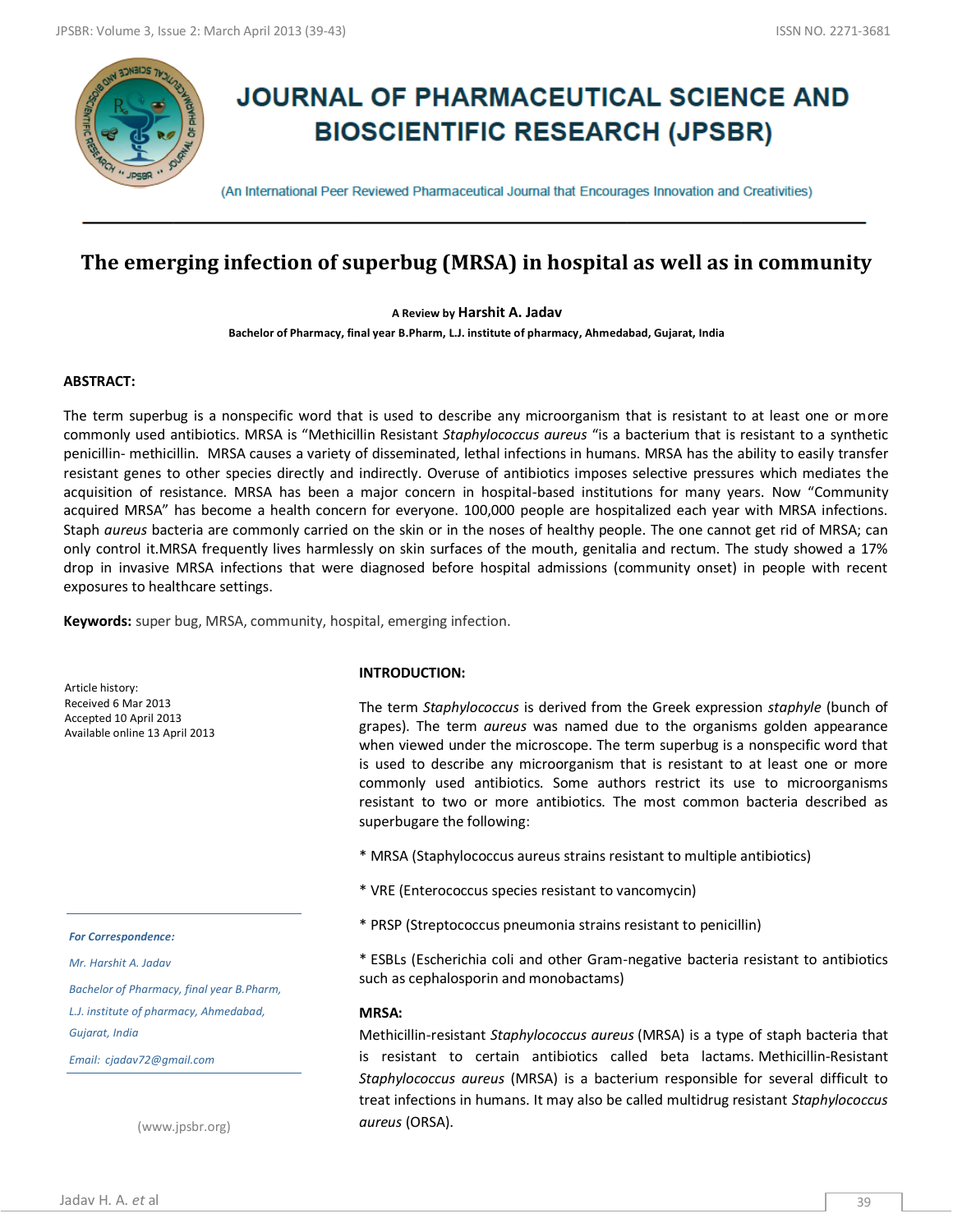#### **SCIENTIFIC CLASSIFICATION:**

| Taxonomy       | <b>Name</b>                          | Reason                                                       |
|----------------|--------------------------------------|--------------------------------------------------------------|
| Domain         | <b>Bacteria</b>                      | Bacteria are very small, single-celled organisms that can    |
|                |                                      | reproduce qu                                                 |
| Kingdom        | Eubacteria                           | Eubacteria are commonly occurring prokaryotes that live in a |
|                |                                      | variety o                                                    |
| Phylum         | <b>Firmicutes</b>                    | Firmicutes are gram-positive                                 |
| <b>Class</b>   | Baccilli                             | Bacilli are rod-shaped                                       |
| Order          | <b>Bacillales</b>                    |                                                              |
| Family         | Staphylococcaceae                    | A lot of medically significant pathogens are in this family  |
| Genus          | Staphylococcus                       | Divide into two planes                                       |
| <b>Species</b> | Staphylococcus aureus                | Yellow coloring                                              |
| subspecies     | Methicillin-resistant Staphylococcus | Resistant to methicillin an antibiotic                       |
|                | aureus                               |                                                              |

In the community, most MRSA infections are skin infections. More severe or potentially life-threatening MRSA infections occur most frequently among patients in healthcare settings. While 25% to 30% of people are colonized\* in the nose with staph, less than 2% are colonized with MRSA (Gorwitz RJ et al. Journal of Infectious Diseases. 2008:197:1226-34.). (\*Colonized: When a person carries the organism/bacteria but shows no clinical signs or symptoms of infection. For *Staph aureus* the most common body site colonized is the nose.)

MRSA is spread by mainly contact. MRSA is carried by about 1% of the population although most of them are not affected by them or they had no type of injury or infection.

MRSA is mostly seen in hospitals acquired patients, nursing staff and other primary health centre and community health centre. MRSA cause mainly more than 62% of staphylococcus infection.

MRSA strains are currently resistant to several different antibiotics such as penicillin, oxacillin, and amoxicillin(Amoxil, Dispermox, Trimox). HA-MRSA is often also resistant to tetracycline (Sumycin), erythromucin and clindamycin (Cleocin). Now vancomycin resistance *Staphylococcus aureus* also emerged in some area.

**BINOMIAL NAME:** Staphylococcus aureus

# **MRSA CATEGORISATION BY SOURCE OF INFECTION:**

**1) CA-MRSA** - community-acquired MRSA: This occurs in individual that are normally healthy and not receiving healthcare on an ongoing basis for chronic conditions.

CA-MRSA is mainly infecting younger people of the PHC or CHC. Minnesotan published in the Journal of American Medical Association, the average age of people of MRSA in hospital or other PHC or CHC was 68. But average of a patient having CA-MRSA was only 23. So it is easily understood that MRSA is infection which is mainly seen in young age.

**2) HA-MRSA** – Hospital (or Healthcare) acquired Methicillin Resistant *Staphylococcus aureus* which occurs in a hospital.

**3) E-MRSA** - Epidemic type of MRSA.

#### **BASIC FEATURES AND DESCRIPTIONS:**

Methicillin resistant *Staphylococcus aureus* progresses substantially inside 24-48 hours of first topical symptoms. Later on 72 hrs, MRSA can take hold in human tissues and eventually become resistant to handling. Usually first symptom of these bacteria is small red bumps that resemble pimples, spider bites or boils that may be followed by fever and from time to time rashes. Within a couple of days the bumps get larger, more painful and finally open into deep, pus-filled boils. MRSA is now resistant to methicillin, amoxicillin, penicillin, oxacillin, and other antibiotics.

#### **MRSA INFECTION FACTS:**

The majority of CA-MRSA starts as skin infections; HA-MRSA can begin an infection of the skin, a wound (often a surgical site), or a location where medical devices are placed (catheters, IV lines, or other devices).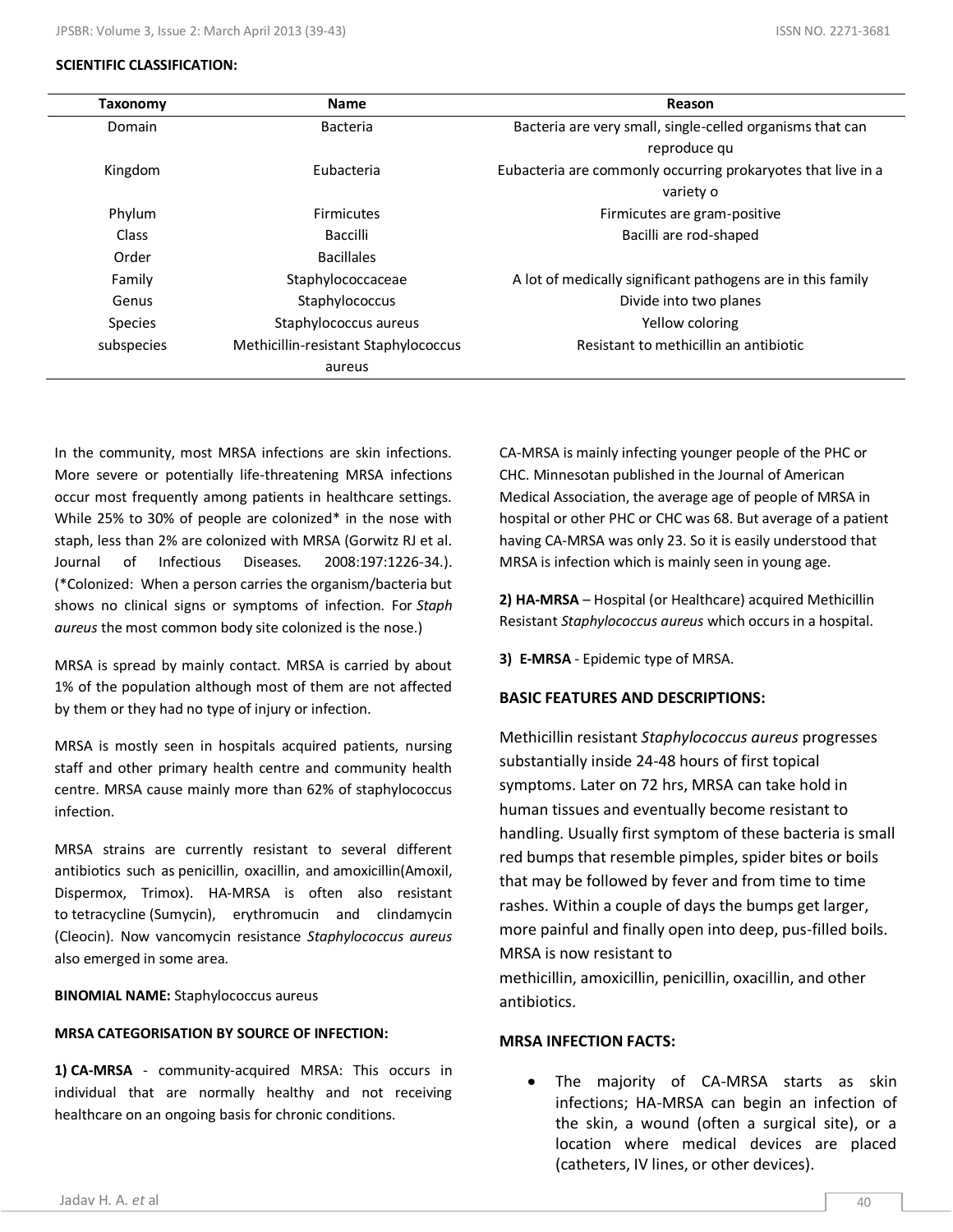- Most MRSA infections are diagnosed by culture and  $\bullet$ antibiotic sensitivity testing of *Staphylococcus aureus* bacteria isolated from an infected site; a polymerase chain reaction test is also available.
- Currently, MRSA bacteria are almost always found to be resistant to multiple antibiotics. All isolated MRSA strains need to have antibiotic susceptibility determined to choose the correct or appropriate antibiotic therapy.
- Treatment of HA-MRSA frequently involves the use of vancomycin, often in combination with other antibiotics given by IV; CA-MRSA can often be treated on an outpatient basis with specific oral or topical antibiotics, but some serious CA-MRSA infections (for example, pneumonia) often require appropriate antibiotics by IV.

# **CAUSES**

- Rational use of antibiotics
- Overuse of antimicrobial drugs
- Inadequate treatment with antimicrobial agent
- Poor drug quality  $\bullet$
- Rarely , erratic absorption of drug  $\bullet$
- Treatment with wrong kind of infection, in the wrong dosage and for the wrong period of time.
- Non standardize treatment regimen
- Genetic mutation among the micro-organism  $\bullet$

#### **SYMPTOMS**

It is normal for healthy people to have staph on their skin. Most of the time, it does not cause an infection or any symptoms. This is called "colonization" or "being colonized." Someone who is colonized with MRSA can spread MRSA to other people.

MRSA in healthcare settings usually causes more severe and potentially life-threatening infections, such as bloodstream infections, surgical site infections, or pneumonia. The signs and symptoms will vary by the type and stage of the infection.

A sign of a staph skin infection is a red, swollen, and painful area on the skin. MRSA infections in patients in health care facilities tend to be severe. These staph infections may be in the bloodstream, heart, lungs, or other organs, urine, or in the area of a recent surgery. Some symptoms of these severe infections are: Chest pain, Cough or shortness of breath, Fatigue, General ill feeling, Headache, Rash which are mainly seen in the MRSA infection.

Photo credit: Janice Carr (public health image library)



# **TRANSMISASION OF MRSA INFECTION:**

MRSA infection is mainly transmitted by the physical skin contact by patients. The other thing is the things (door, utensils, books, etc) which are used by the MRSA patients. MRSA infection is occurring at any geographical area. Times ago, MRSA infection was mainly seen in hospital acquired patients but now MRSA infection are seen in community also. The mainly factor which affect the transmission of MRSA is the broken or injured skin. When the Patients is hospitalized and visitors are come in contact with patients by kissing, hugging and touching, the visitor gets increases the risk of MRSA infections.

# **WHO IS AT RISK?**

- a weakened immune system, for example in elderly  $\bullet$ people, newborn babies and people with a long-term health condition, such as [type 2 diabetes](http://www.nhs.uk/conditions/Diabetes-type2/Pages/Introduction.aspx)
- an open wound  $\bullet$
- a catheter or an intravenous drip
- a [burn](http://www.nhs.uk/conditions/Burns-and-scalds/Pages/Introduction.aspx) or [cut](http://www.nhs.uk/conditions/Cuts-and-grazes/Pages/Introduction.aspx) on the skin
- a severe skin condition, such as a [leg ulcer](http://www.nhs.uk/conditions/Psoriasis/Pages/Introduction.aspx) or psoriasis
- surgery
- taking frequent courses of antibiotics

#### **DIAGNOSIS AND TESTING OF MRSA INFECTION:**

MRSA is mainly diagnosed by mainly skin and soft tissue infection (SSTI) comparable with S. aureus infection. A skin sample, sample of pus from a wound, blood, urine, or biopsy material is sent to a microbiology lab and cultured for S.aureus. There are mainly 4 types of culturing is mainly done for the diagnosis of MRSA.

- 1) Skin infection culturing
- 2) Pneumonia culturing
- 3) Bloodstream infection culturing
- 4) Urinary infection culturing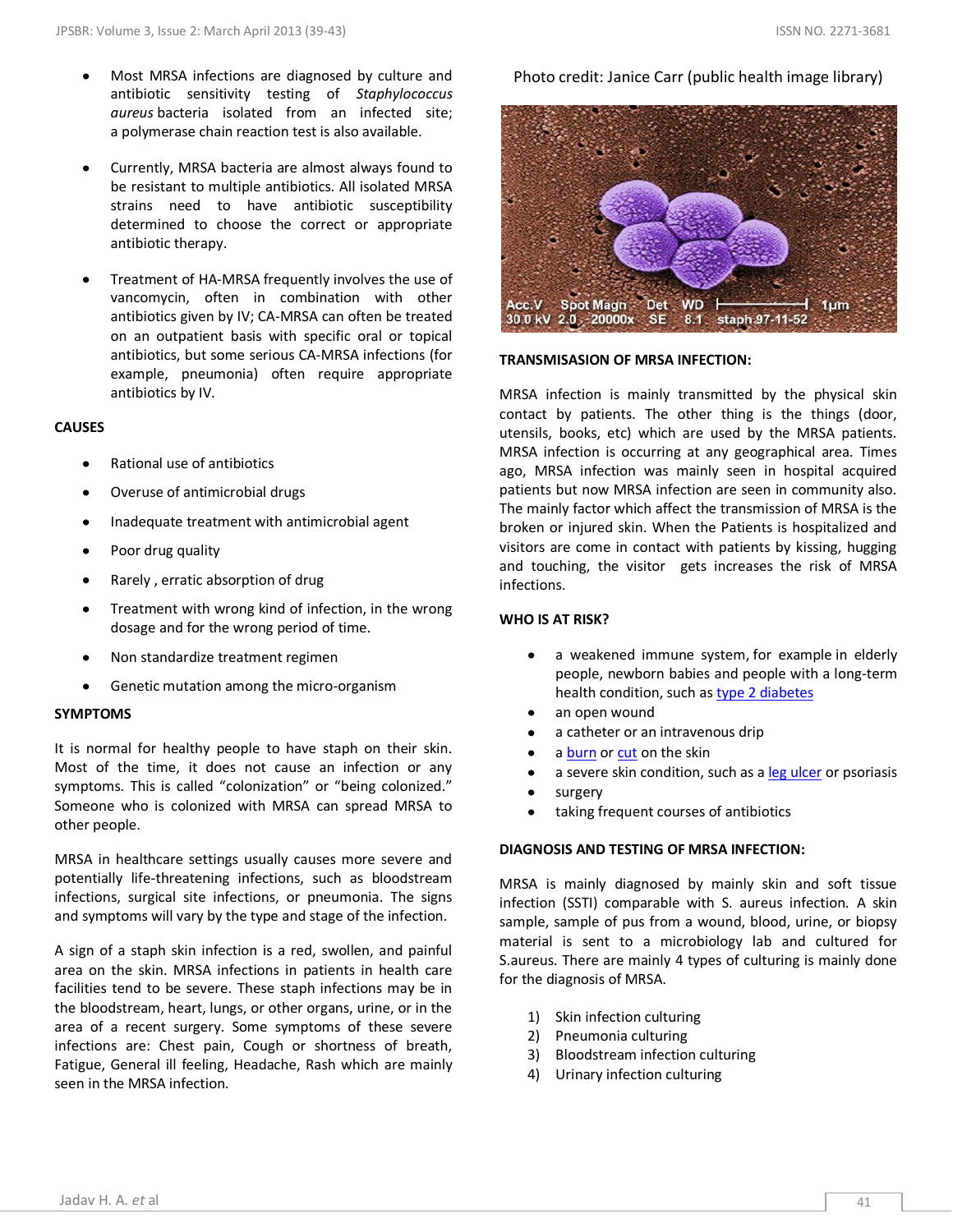Laboratory detection of MRSA: The National Committee for Clinical Laboratory Standards (NCCLS), now called the Clinical and Laboratory Standards Institute (CLSI), recommends the cefoxitin disk screen test, the latex agglutination test for PBP2a, or a plate containing 6 μg/ml of oxacillin in Mueller-Hinton agar supplemented with NaCl (4% w/v; 0.68 mol/L) as alternative methods of testing for MRSA.

### **TREATMENT FOR MRSA INFECTION:**

Most MRSA infection can be treated by specific antibiotics vancomycin, linezolid, and other often in combination with vancomycin. Some CA-MRSA strains are susceptible to trimethoprim-sulfamethoxazole (Bactrim), doxycycline and Clindamycin (Cleocin).

# **MEDICATION FOR MRSA:**

Types of antibiotic medications that may work include:

| Clindamycin | Tetracyclin       | Doxycycline |
|-------------|-------------------|-------------|
| Damptomycin | <b>Bactrim</b>    | Vancomycin  |
| Linezolid   | <b>Bactrim DS</b> |             |
| Minocycling |                   |             |

Mild infections usually respond to Mupirocin medication (Bactrobacin).

#### **NDM 1:**

New Delhi Metallo-beta-lactamase (NDM-1) is an enzyme that makes bacteria resistant to a broad range of beta lactam antibiotics. The gene for NDM-1 is one member of a large gene family that encodes beta lactamase enzymes called carbapenemases. Bacteria that produce carbapenemases are often referred to in the news media as "superbug" because infections caused by them are difficult to treat. Such bacteria are usually only susceptible to polymyxins and tigecycline.

NDM-1 was first identified in December 2009 in a patient hospitalized in New Delhi with infection caused by *Klebsiella pneumonia*. The most common bacteria that make this enzyme are Gram negative such as *Escherichia coli* and *Klebsiella pneumonia*.

## **ENVIRONMENTAL CONTROL**

Inmate housing areas and bathroom facilities should be regularly cleaned with an EPA registered detergent disinfectant according to the manufacturer's instructions. Recreational equipment, such as weight benches, should routinely be wiped clean after use with a clean dry towel. Inmates should use barriers to bare skin, such as a towel or clean shirt, while using exercise equipment.

# **ENZYME FUNCTION:**

Carbapenems are a class of beta-lactam antibiotics which are capable of killing most bacteria by inhibiting the synthesis of

one of their cell wall layer. The carbapenemes were developed to overcome antibiotic resistant medicated by bacterial betalactamase enzymes. However, the blaNDM-1 gene produces NDM-1, which is a carbapenemase beta-lactamase- an enzyme that hydrolyzes and inactivates these carbapenem antibiotics. The NDM-1 enzyme is one of the class B metallo-betalactamase; other types of carbapenemases are class A or class D beta-lactamase class A *Klebsiella pneumonia* carbapenemase (KPC).

#### **NEW DRUG:**

- UK researchers recently revealed that they have developed a new anti-bacterial drug named **XF-73**, which has the potential to eliminate deadly superbug such as *C.diff* and MRSA, within five minutes.
- $\bullet$ A new antibiotic, **tedizolid phosphate**, appears to be a reasonable alternative to linezolid for the treatment of MRSA infection. A short (6-day) course of tedizolid phosphate was as effective as a 10-day course of linezolid

# **PREVENTION**

The best way to prevent the spread of S. aureus is for everyone to keep their hands clean. It is important to wash your hands properly.

Health care workers and other hospital staff can prevent staph. Visitors also need to take steps to prevent spreading germs. If you have surgery planned, tell your health care providers if: You have frequent infections. You have had a MRSA infection before.

In recent years, rates of MRSA have fallen because of increased awareness of the infection by both medical staff and the public. However, MRSA still places a considerable strain on healthcare services.

To reduce your risk of MRSA infection:

- Wash your hands before and after visiting someone in a care home (many hospitals provide antibacterial gel in wards).
- $\bullet$ If you are going into hospital for an operation, ask to be screened for MRSA.
- Speak to your nurse or doctor if you have any concerns about hygiene in your hospital.
- Put all disposable items, such as dressings, into the  $\bullet$ appropriate bins promptly.

# **PREVENTION FOR HOSPITAL STAFF:**

Hospital staff that comes into contact with patients should maintain very high standards of hygiene and take extra care when treating patients with MRSA: